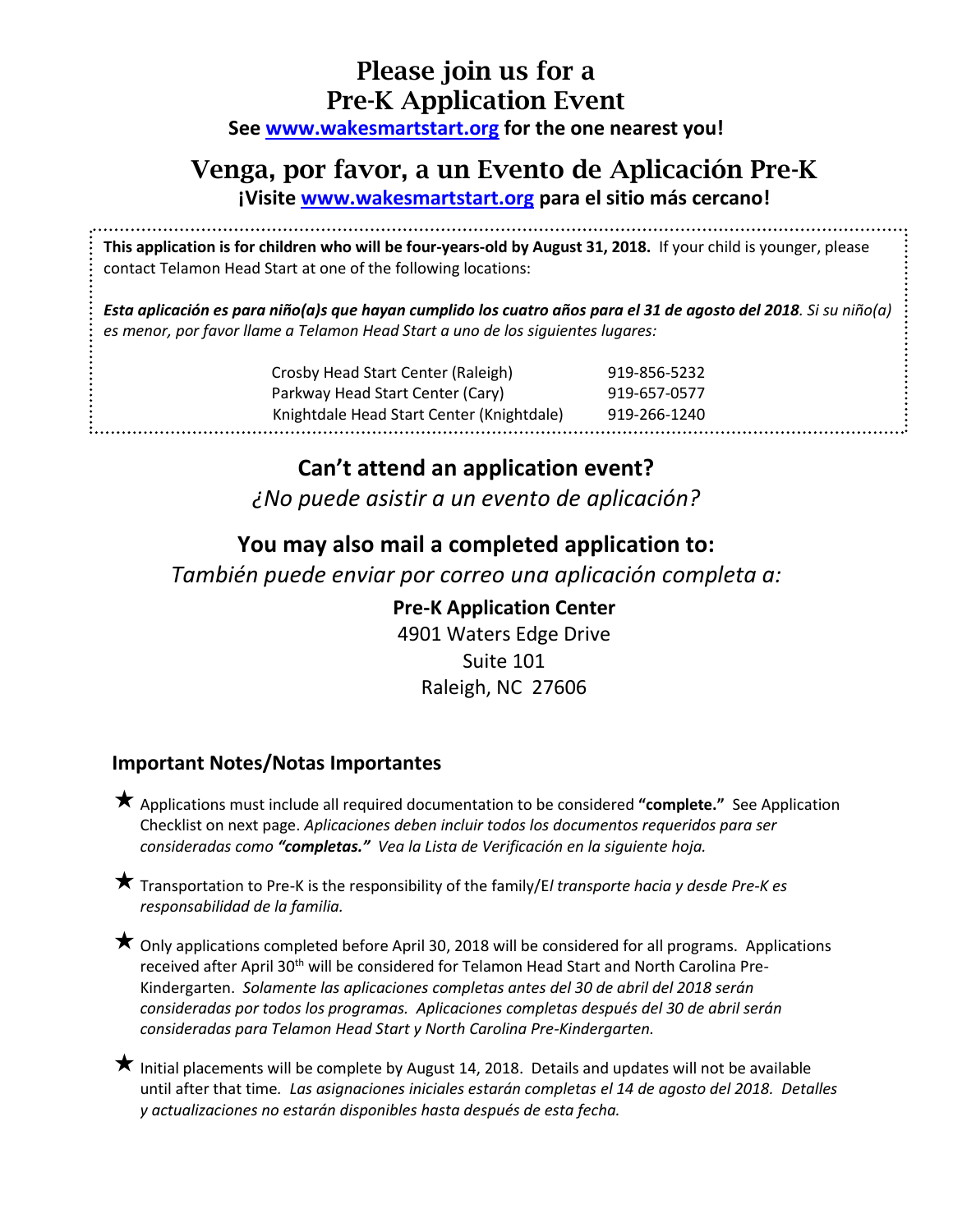## **Application Checklist/Lista de Verificación**

**REQUIRED! Please attach the following to the application: ¡REQUERIDO!** *Por favor incluya lo siguiente con su aplicación:*

### □**Copy of Child's Birth Certificate/Copia del acta de nacimiento del niño**

passport or record of faith initiation (naming, brit milah, baptism, dedication)/*pasaporte o registro de iniciación de fe (nombramiento, brit milá, bautismo, dedicación)*

### □ **Documentation of Wake County Residency**/*Documentación de Residencia del Condado de Wake*

 $\geq$  copy of signed lease, 60 days offer of purchase agreement or current utility bill (water/power)/*contrato de arrendamiento, oferta de compra de 60 días, o factura más reciente de servicios (luz/agua)*

> If parent's name is not on bill/lease – bill and letter from the bill payee stating that family is residing at the residence is needed. /*Si el nombre de los padres no está en el contrato o factura – contrato o factura y carta del pagador indicando que la familia reside en la residencia es necesario.*

### □ **All sources of family income**/*Todas las fuentes de ingresos de la familia*

Please include: two (2) recent, **consecutive** check stubs for each employed family member/parent/guardian, child support, retirement, worker's compensation, statement from supervisor, 2017 IRS 1040, unemployment/social security benefits letter or copies of all W-2s from 2017./*Dos (2) talones de cheque consecutivos de cada padre o madre/guardián empleado, manutención de los hijos, jubilación, compensación laboral, declaración de supervisor, 1040 del 2017, carta de beneficios de desempleo/seguro social o copias de todos los formularios W-2 del 2017.*

**If "0" income is reported, please complete and submit a Pre-K Statement of Zero Income.** /*Si reporta "0" de ingresos, por favor, incluya una Declaración de Cero Ingresos de Pre-K.* 

#### **OPTIONAL/OPCIONAL**

**Please note:** Some, not all, programs may assign priority points if families attach the following documentation: *Nota: Algunos, pero no todos los programas pueden asignar puntos de prioridad si las familias proveen la siguiente documentación:*

- □ **Copy of child's Individualized Education Program (IEP) from a public school** /*Copia del Programa Individualizado Educativo (IEP) reciente de la escuela pública*
- □ **Documentation of parent's military service (includes current active duty and serious injury or death resulting from military service)/***Documentación de servicio militar de los padres (incluye servicio activo y lesiones graves o muerte resultante de servicio militar)*
- □ **Chronic Illness – child's health assessment or note from medical provider indicating child's chronic illness**/*Enfermedad crónica – evaluación de salud del niño o nota de proveedor medico indicando enfermedad crónica del niño.*
- □ **Copy of current educational/developmental screenings/evaluations indicating developmental or educational need/**Co*pia actual de evaluación educativa/de desarrollo indicando necesidad educativa o de desarrollo.*

For additional information, or to update application, please call Pre-K Application Information Line at 919-723-9298. *Para información adicional y cambios de aplicación, por favor llame a la Línea de Información de Aplicación de Pre-K al 919-723-9299.*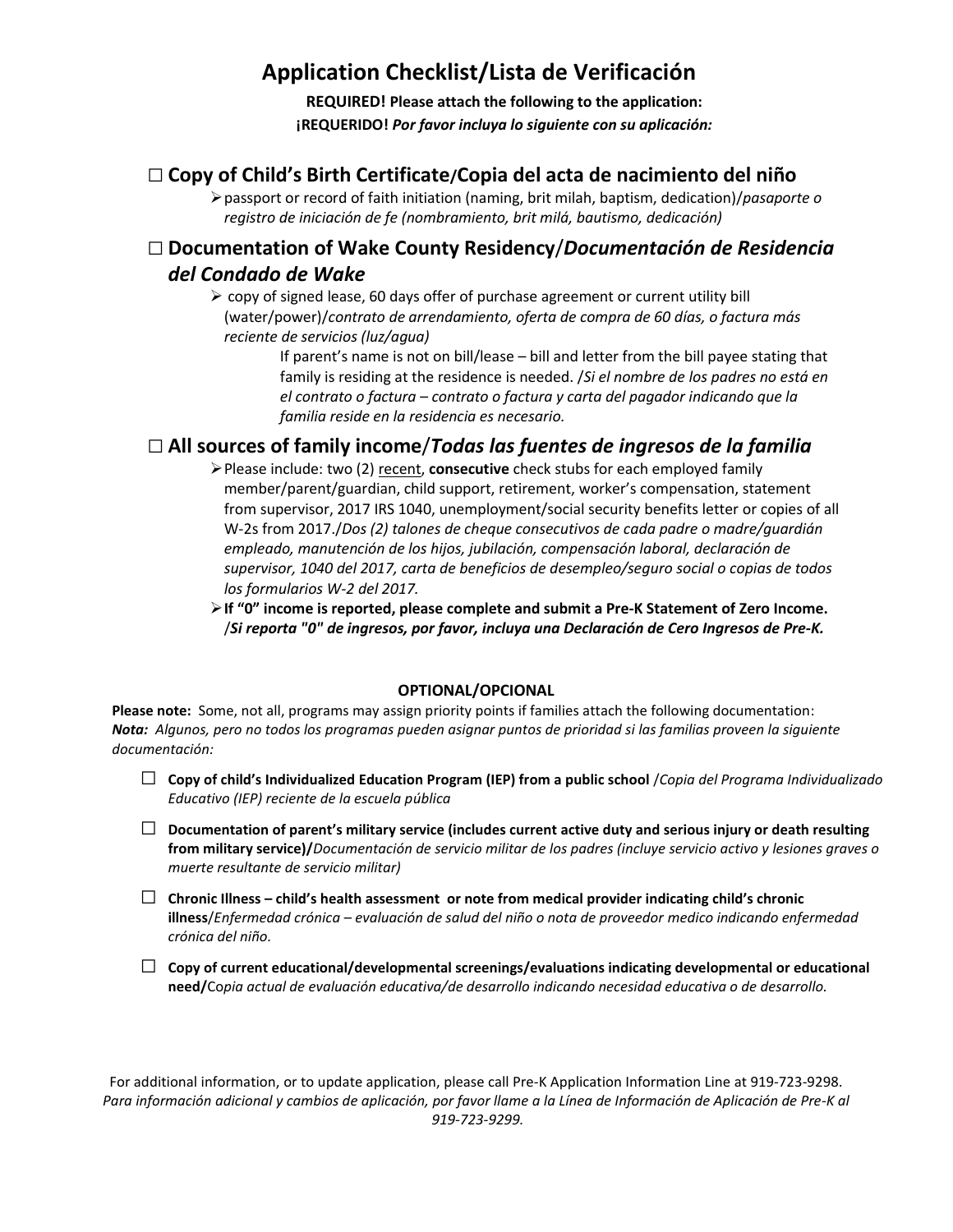

### **Wake County Pre-Kindergarten Initial Application 2018-2019**

*Aplicación Inicial Pre-Kínder del Condado de Wake 2018-2019*

| Child's First Name / Nombre del niño(a)                                                                        |
|----------------------------------------------------------------------------------------------------------------|
|                                                                                                                |
|                                                                                                                |
| K<br>Please check one /Por favor marque uno $\Box$ boy/niño<br>$\Box$ girl/niña                                |
| Child's date of birth /Fecha de nacimiento del niño(a) month/mes ________________ day/día _________ year/año _ |
| M<br>Please mark only one /Marque solo uno                                                                     |
| Not Hispanic/Latino/No Hispano/Latino<br>$\Box$ Hispanic/Latino/Hispano/Latino<br>$\Box$                       |
| M<br>Please mark at least one and all that apply/Por favor marque por lo menos uno y todos los que apliquen    |
| □White/European / Blanco/Europeo                                                                               |
| $\Box$ Native Hawaiian/Pacific Islander / Nativo de Hawaii/Islas Pacificas                                     |
| $\Box$ Native American/Alaskan / Indio Americano/Nativo de Alaska                                              |
| □Black/African / Negro/Africano                                                                                |
| □ Asian / Asiático                                                                                             |
| Parent 1/Mother's/Stepmother's/Guardian's Name/Padre 1/Nombre de la Madre/Madrasta/Guardián:                   |
| Parent 2/Father's/Stepfather's/Guardian's Name/Padre 2/Nombre del Padre/Padrastro/Guardián:                    |
| E-mail address / Correo electrónico:                                                                           |
|                                                                                                                |
| Phone number/ Número de teléfono                                                                               |
| Alternate phone number/Número de teléfono alternativo:                                                         |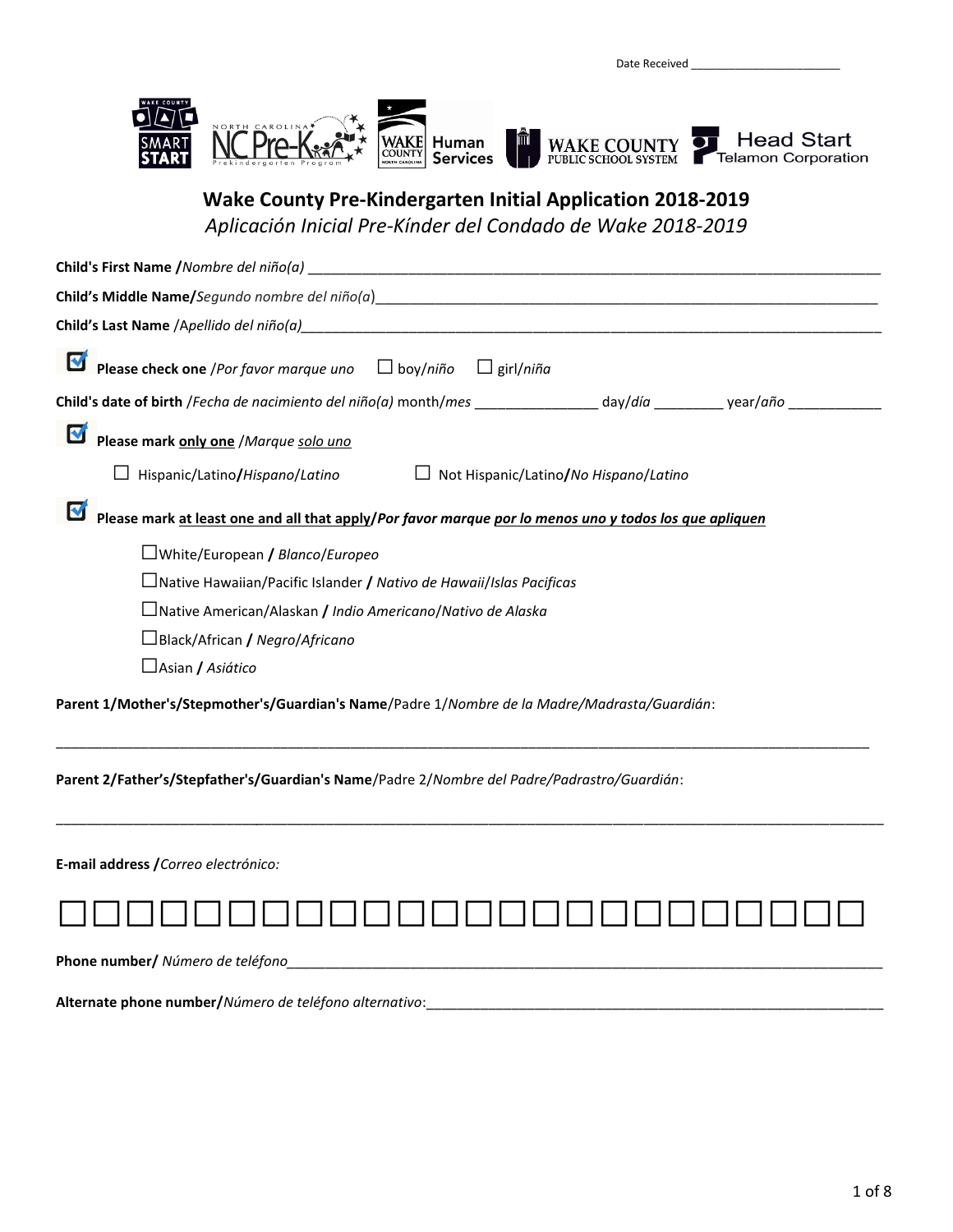|              | Is your family in transition (temporarily living with friends/family or in shelter/car/hotel)?/¿Está su familia viviendo<br>temporalmente con amigos / familiares / en un refugio / en su auto o en un hotel)?                                                   |              |                            |               |           |
|--------------|------------------------------------------------------------------------------------------------------------------------------------------------------------------------------------------------------------------------------------------------------------------|--------------|----------------------------|---------------|-----------|
|              |                                                                                                                                                                                                                                                                  |              | $\Box$ Yes/Sí              | $\Box$ No     |           |
|              | Is this address temporary because of a hardship?/¿Es esta dirección temporal debido a una dificultad?                                                                                                                                                            |              |                            | $\Box$ Yes/Sí | $\Box$ No |
|              | County of Residence (this application is only for Wake County residents)/Condado de residencia (esta aplicación es sólo para los                                                                                                                                 |              |                            |               |           |
|              | Where does the child live? (please include street address, city and zip code)/Donde vive niño (por favor incluya calle, número de<br>apartamento, ciudad y código postal)                                                                                        |              |                            |               |           |
| street/calle |                                                                                                                                                                                                                                                                  |              | apt. or unit/apt. o unidad |               |           |
| city/ciudad  |                                                                                                                                                                                                                                                                  | state/estado | zip code/código postal     |               |           |
|              | Where do you receive mail?/¿Dónde recibe correo? $\Box$ same as above/lo mismo que arriba $\Box$ as listed below/como se indica a<br>With whom does child live? Please mark all that apply./¿Con quién vive el niño(a)? Por favor marque todos los que apliquen. |              |                            |               |           |
|              | $\Box$ Mother only/Madre solamente $\Box$ Father only/Padre solamente $\Box$ Both/Los dos $\Box$ Other, please specify/otro,<br>especifique por favor                                                                                                            |              |                            |               |           |
|              | Family Size/Tamaño de la Familia                                                                                                                                                                                                                                 |              |                            |               |           |

**•** Please list child, parents, step-parents, brothers, sisters, and/or guardians who live in child's home. *Por favor anote al niño(a), padres, padrastros, hermanos, hermanas y/o guardians que viven en la casa con el niño(a).*

| Name / Nombre | <b>Relationship with Child /</b><br>Relación con Niña(o)          | ၇<br>Date of Birth /<br><b>Fecha de Nacimiento</b> | <b>Please Check if Child Has</b><br><b>Special Needs/Por Favor</b><br>Indique si Su Niño(a)<br><b>Tiene Necesidades</b><br><b>Especiales</b> |
|---------------|-------------------------------------------------------------------|----------------------------------------------------|----------------------------------------------------------------------------------------------------------------------------------------------|
|               |                                                                   |                                                    |                                                                                                                                              |
|               |                                                                   |                                                    |                                                                                                                                              |
|               |                                                                   |                                                    |                                                                                                                                              |
|               |                                                                   |                                                    |                                                                                                                                              |
|               |                                                                   |                                                    |                                                                                                                                              |
|               |                                                                   |                                                    |                                                                                                                                              |
|               |                                                                   |                                                    |                                                                                                                                              |
|               |                                                                   |                                                    |                                                                                                                                              |
|               |                                                                   |                                                    |                                                                                                                                              |
|               |                                                                   |                                                    |                                                                                                                                              |
|               | <b>Total Number in</b><br>Family / Número<br>Total en la Familia: |                                                    |                                                                                                                                              |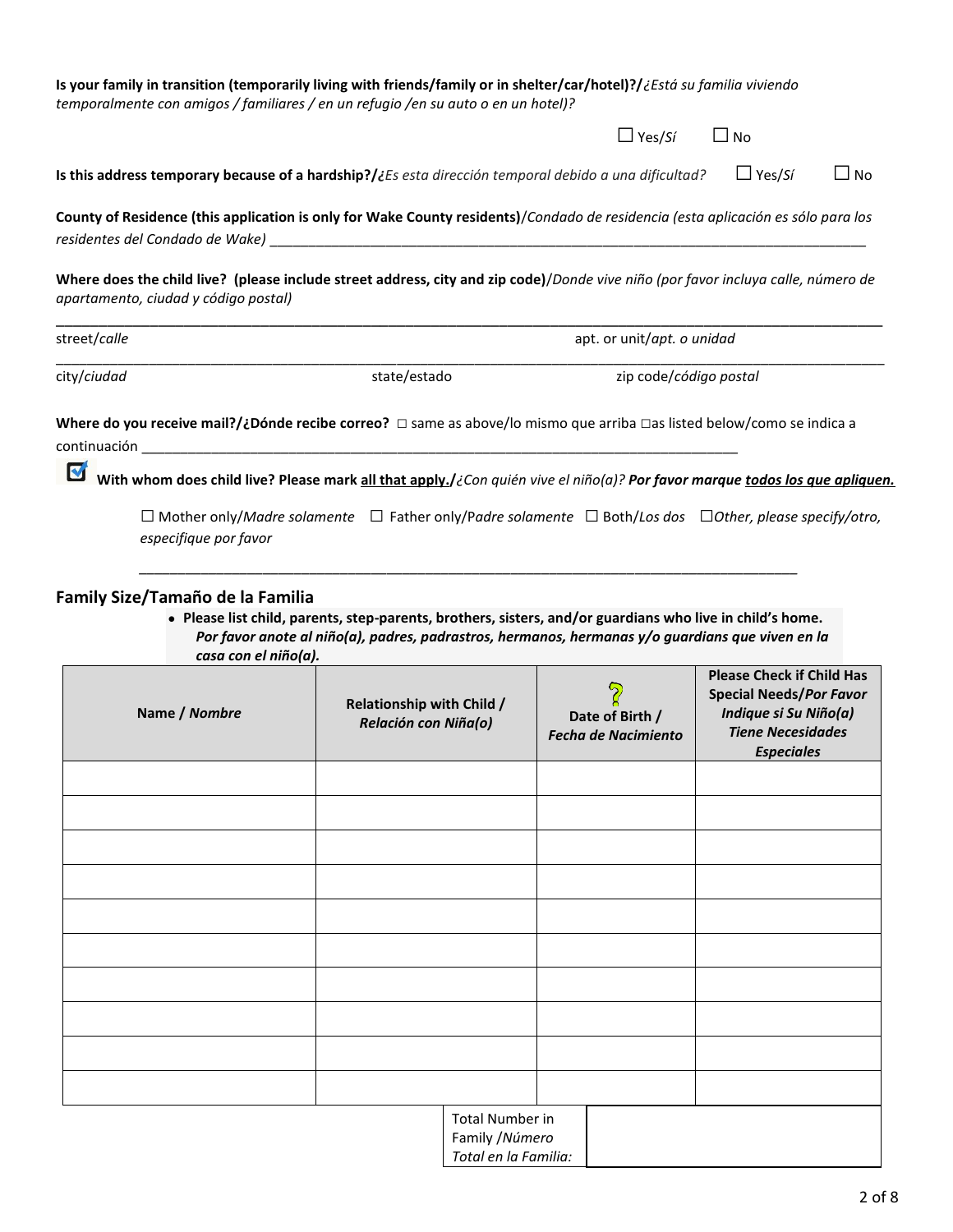Federal and North Carolina State policies require schools to determine the language(s) spoken at home by each student. *Las políticas federales y estales de Carolina del Norte requiere que las escuelas determinen los idiomas que cada estudiante habla en el hogar.* 

- 1. What language does your son/daughter most frequently use to communicate*? ¿Qué idioma con más frecuencia utiliza su hijo/a para comunicarse?*\_\_\_\_\_\_\_\_\_\_\_\_\_\_\_\_\_\_\_\_\_\_\_\_
- *2.* What language do you most frequently speak to your son/daughter? *¿Qué idioma con más frecuencia utiliza usted para hablar con su hijo/a?\_\_\_\_\_\_\_\_\_\_\_\_\_\_\_\_\_\_\_\_\_\_\_\_\_\_\_\_\_\_*
- *3.* What language did your son/daughter learn when he/she first began to talk? *¿Qué idioma aprendió su hijo/a cuando empezó a hablar? \_\_\_\_\_\_\_\_\_\_\_\_\_\_\_\_\_\_\_\_\_\_\_\_\_\_\_\_\_\_\_\_\_*
- *4.* Do you need an interpreter for school meetings involving your child's education? If yes, in which language?/*Necesita a un intérprete para reuniones escolares sobre la educación de su hijo? Si es así, ¿en qué idioma?* \_\_\_\_\_\_\_\_\_\_\_\_\_\_\_\_\_\_\_\_\_\_\_\_\_\_\_\_\_\_\_\_\_\_\_\_\_\_\_\_\_\_\_\_\_\_\_

If the answer to any of the above questions is a language other than English, your child will be assessed using the Pre-K IPT (IDEA English Proficiency Test) to determine English language proficiency. Based on the results, your child may be identified as Limited English Proficient (LEP) and may qualify for Pre-K English Language Learner (ELL) services. **All identified LEP students will be assessed annually with the state-mandated English language proficiency test.** 

*Si la respuesta a alguna de las preguntas anteriores es un idioma distinto al inglés, su hijo será evaluado con la evaluación del IPT de Pre-Kinder (IDEA English Proficiency Test) para determinar el dominio del idioma inglés. Basándose en los resultados, su hijo puede ser identificado como un estudiante con Habilidad de Inglés Limitado (LEP) y puede que califique para servicios como Aprender el Idioma inglés (ELL) de Pre-Kinder. Todos los estudiantes identificados LEP serán evaluados anualmente con la prueba de aptitud en Inglés requerida por el estado.*

□ Documentation is attached that indicates child has the following risk factors/*Documentación adjunta que indica que el niño(a) tiene los siguientes factores de riesgo:*

- □ Individualized Education Program (IEP)*/Programa Individualizado de Educación activo*
- □ Limited English Proficiency*/Habilidad de Ingles Limitado*
- □ Chronic Health Condition*/Condición de Salud Crónica*
- □ Developmental or Educational Need*/Necesidad de Desarrollo <sup>o</sup> Educativa*
- $\Box$  Parent or legal guardian of child an active duty member of the military, or parent or legal guardian was seriously injured or killed while on active duty. */Padre o guardian legal del niño(a) es miembro activo del servicio militar, padre o guardian legal fue seriamente herido o falleció mientras estaba activo en el servicio militar.*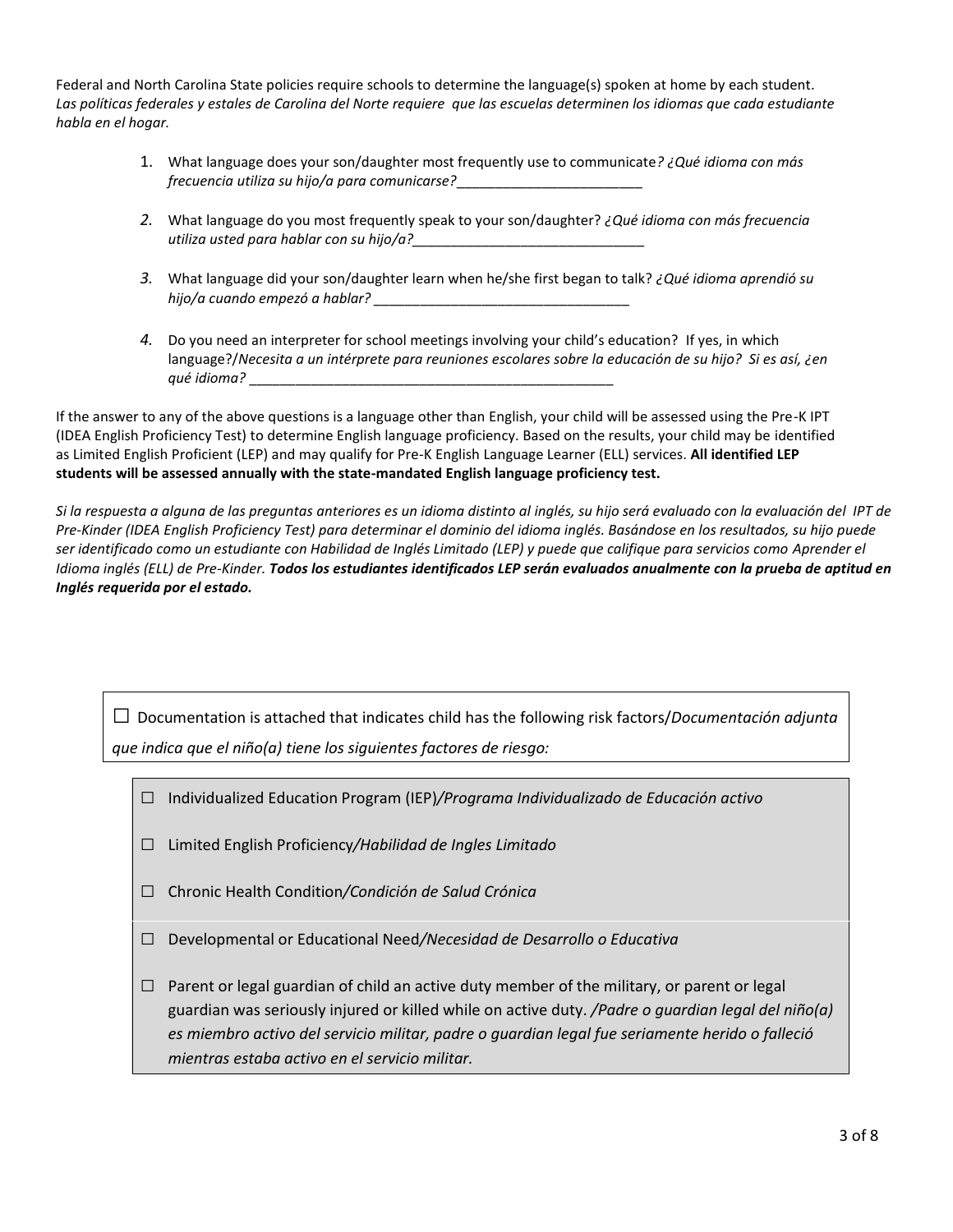## Please mark **only** one/*Por favor marque solo uno*:

- **□** My child **has never attended** pre-k, day care or child care program or family child care home. *Mi niño(a) nunca ha asistido a un programa de cuidado de niños o cuidado de niños en hogar con licencia.*
- **□** My child, **in the past, attended** a pre-k, day care or child care program or family child care home but is not attending now. Now my child stays with family members and/or a babysitter. *Mi niño(a), en el pasado, asistió a un programa de cuidado de niños o cuidado de niños en hogar con licencia pero no asiste ahora. Ahora mi niño(a) se queda con miembros de la familia y/o con una niñera.*
	- Name of Center/School/Family Child Care Home /*Nombre del programa*:

\_\_\_\_\_\_\_\_\_\_\_\_\_\_\_\_\_\_\_\_\_\_\_\_\_\_\_\_\_\_\_\_\_\_\_\_\_\_\_\_\_\_

- They last attended this program/*Atendió por última vez*: in Month/en Mes Year/Año\_\_\_\_\_\_\_\_\_\_\_\_\_
- **□** My child **is currently attending** this child care program or family child care home. *Mi niño(a) está atendiendo a un programa de cuidado de niños o cuidado de niños en hogar con licencia. La familia es responsable de todos los gastos.* 
	- Name of Center/School/Family Child Care Home/*Nombre del programa*:
	- How many stars does the program have?,¿Cuantas estrellas tiene el programa? \_\_\_\_\_\_\_\_\_\_

\_\_\_\_\_\_\_\_\_\_\_\_\_\_\_\_\_\_\_\_\_\_\_\_\_\_\_\_\_\_\_\_\_\_\_\_\_\_\_\_\_\_\_\_\_\_\_\_\_\_\_\_\_\_\_\_\_\_

■ Does child attend less than 10 hours per week?/¿Su hijo/a asiste menos de 10 horas por

| semana? | $\Box$ Yes/Sí | $\Box$ No |
|---------|---------------|-----------|
|         |               |           |

Does child receive Child Care Subsidy Voucher?/¿Tiene su hijo/a subsidio para cuidado de

niños? □Yes/*Sí* □ No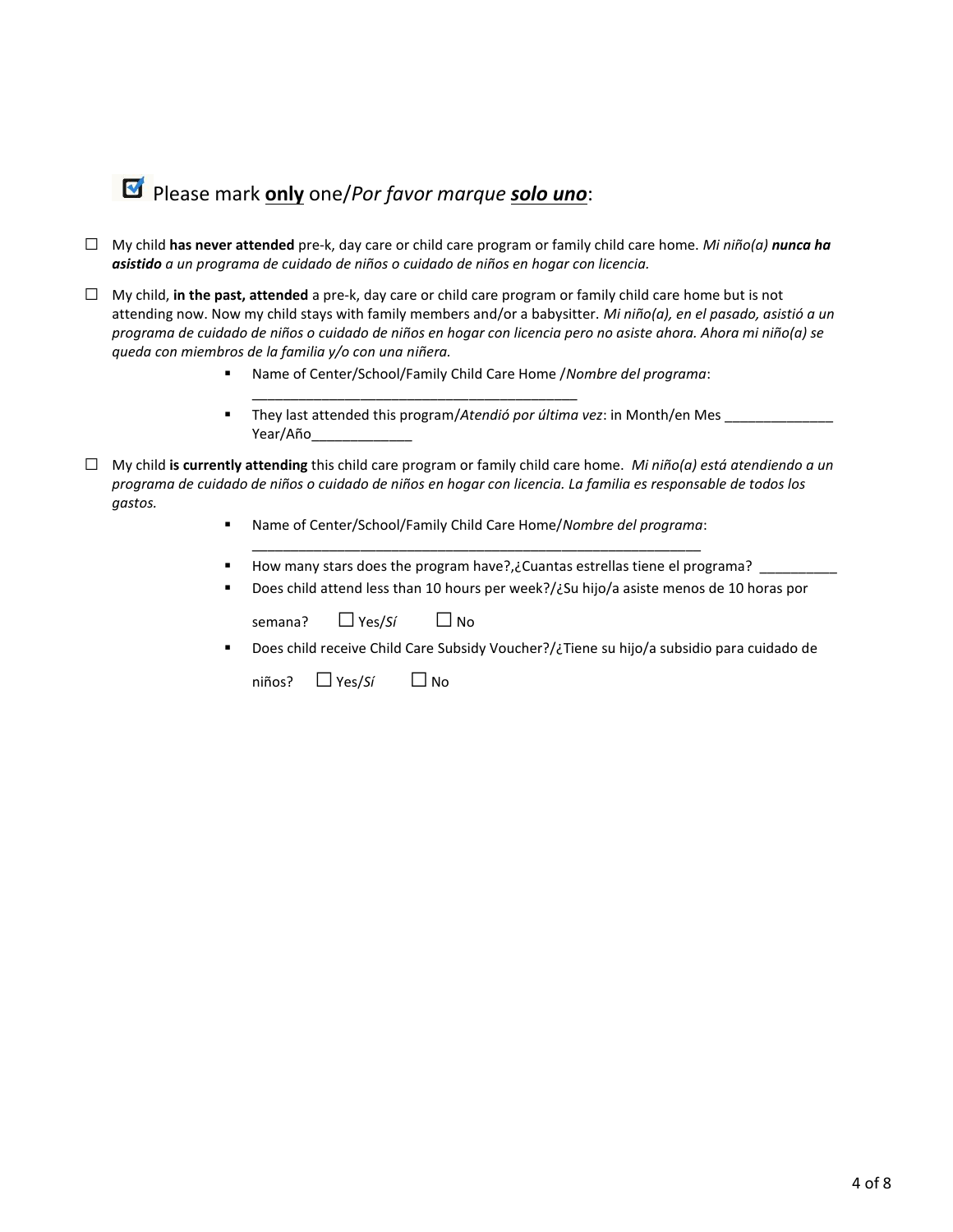#### **Family Income**

*(Español en la siguiente pagina)*

If **"0"** income is reported, please submit a signed and dated Pre-K statement from family member and/or friend who can verify your family's income. (form available a[t www.wakesmartstart.org\)](http://www.wakesmartstart.org/) **NOTE: Documentation of all sources of family's income is required.** 

| Parent 1/Mother's/Stepmother's/Guardian's Name:                                                                                      |               |                                 |                  |                      |                               |                 |
|--------------------------------------------------------------------------------------------------------------------------------------|---------------|---------------------------------|------------------|----------------------|-------------------------------|-----------------|
| M<br><b>Please check all that apply:</b> Employed? $\Box$ Yes<br>$\Box$ No                                                           |               |                                 |                  |                      |                               |                 |
| (If employed, please list average hours worked per week)                                                                             |               |                                 |                  |                      |                               |                 |
| M<br>$\Box$ Seeking Employment $\Box$ Attending secondary education $\Box$ Attending high school                                     |               |                                 |                  |                      | $\Box$ Attending job training |                 |
| $\Box$ Other<br>Place of employment and work telephone number: __________________________________                                    |               |                                 |                  |                      |                               |                 |
| Income BEFORE Taxes                                                                                                                  | \$            | This amount is $\Box$ yearly    | $L$ monthly      | $\Box$ twice monthly | $\Box$ bi-weekly              | $\sqcup$ weekly |
| Alimony                                                                                                                              | \$.           | This amount is $\Box$ yearly    | $\Box$ monthly   | $\Box$ twice monthly | $\Box$ bi-weekly              | <b>O</b> weekly |
| Child Support                                                                                                                        | \$            | This amount is $\Box$ yearly    | $\Box$ monthly   | $\Box$ twice monthly | $\Box$ bi-weekly              | <b>O</b> weekly |
| Workers' Comp                                                                                                                        | \$            | This amount is $\Box$ yearly    | $\Box$ monthly   | $\Box$ twice monthly | $\Box$ bi-weekly              | <b>O</b> weekly |
| Unemployment                                                                                                                         | \$            | This amount is $\Box$ yearly    | $\Box$ monthly   | $\Box$ twice monthly | $\Box$ bi-weekly              | <b>Oweekly</b>  |
| SSI/TANF/Work First                                                                                                                  | Ś.            | This amount is $\Box$ yearly    | $\Box$ monthly   | $\Box$ twice monthly | $\Box$ bi-weekly              | $\sqcup$ weekly |
| M<br>$\Box$ Seeking Employment $\Box$ Attending secondary education $\Box$ Attending high school<br>(please explain)<br>$\Box$ Other |               |                                 |                  |                      | $\Box$ Attending job training |                 |
| Income BEFORE Taxes                                                                                                                  | \$            | This amount is $\Box$ yearly    | $\Box$ monthly   | $\Box$ twice monthly | $\Box$ bi-weekly              | $\sqcup$ weekly |
| Alimony                                                                                                                              | \$_           | This amount is $\Box$ yearly    | $\Box$ monthly   | $\Box$ twice monthly | $\Box$ bi-weekly              | <b>O</b> weekly |
| Child Support                                                                                                                        | \$            | This amount is $\Box$ yearly    | $L$ monthly      | $\Box$ twice monthly | $\Box$ bi-weekly              | $\sqcup$ weekly |
| Workers' Comp                                                                                                                        | \$            | This amount is $\bigcup$ yearly | $\sqcup$ monthly | $\Box$ twice monthly | $\Box$ bi-weekly              | $\sqcup$ weekly |
| Unemployment                                                                                                                         | \$            | This amount is $\Box$ yearly    | $\Box$ monthly   | $\Box$ twice monthly | $\Box$ bi-weekly              | $\sqcup$ weekly |
| SSI/TANF/Work First                                                                                                                  | \$.           | This amount is $\Box$ yearly    | $\Box$ monthly   | $\Box$ twice monthly | $\Box$ bi-weekly              | <b>Oweekly</b>  |
| M<br>My family receives food stamps:<br>For office use only:                                                                         | $\square$ Yes | $\Box$ No                       |                  |                      |                               |                 |
|                                                                                                                                      |               |                                 |                  |                      |                               |                 |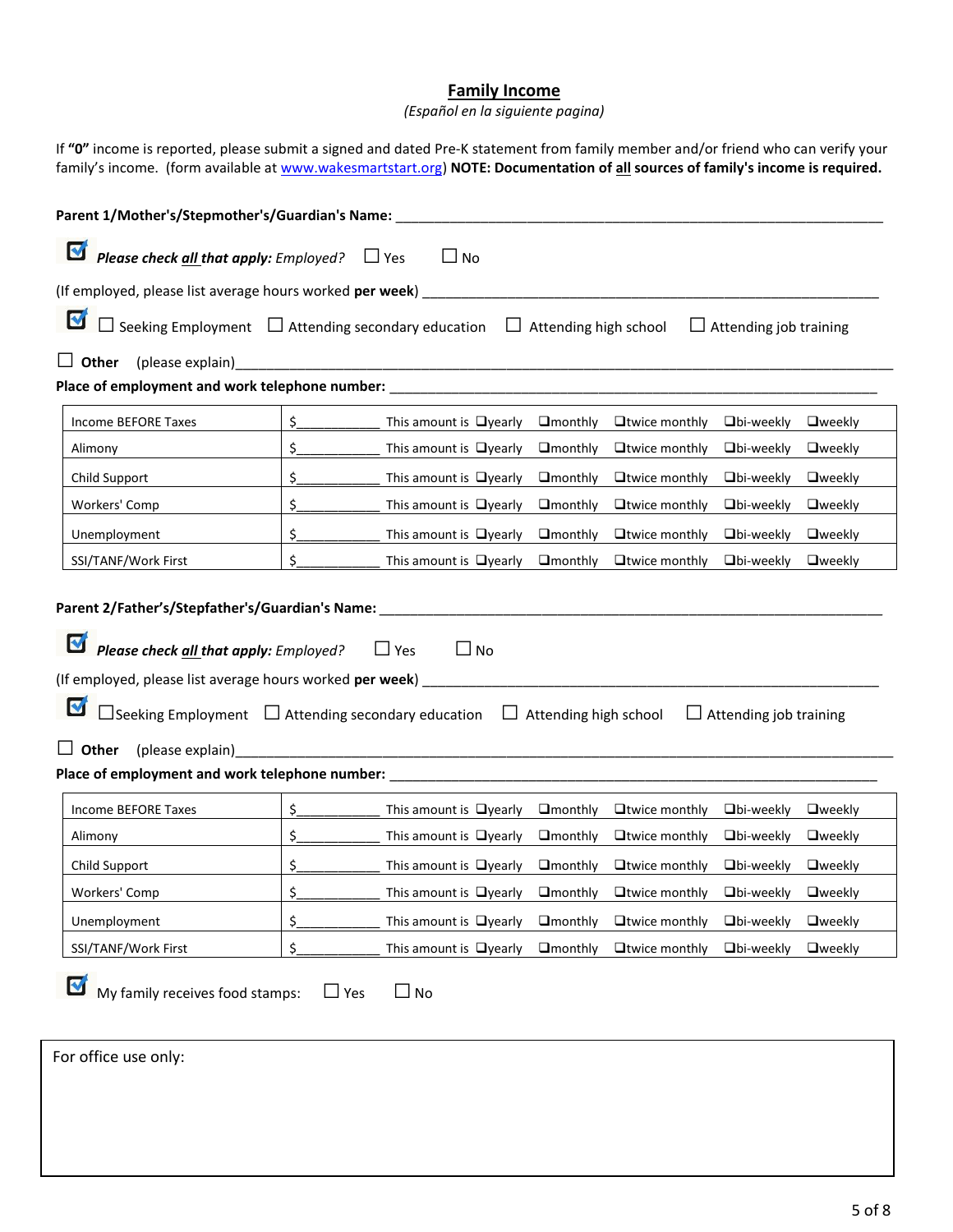#### **Ingresos de la familia**

*Si reporta "0" de ingreso, por favor presente una forma de Pre-K de parte de miembro de familia o amigo que pueda verificar el ingreso de la familia. (Forma disponible en [www.wakesmartstart.org.](http://www.wakesmartstart.org/) NOTA: La documentación de todas las fuentes de ingresos de la familia es requerida.* 

| Nombre de la Padre 1/Madre/Madrasta/Guardián:<br>M<br>Por favor, marque lo que corresponda:<br>$\zeta$ Empleada? $\Box$ Sí $\Box$ No<br>Si es empleada, promedio de horas trabajadas por semana ______________<br>para empleo<br>\$<br>Esta cantidad es Danual Dmensual Dquincenal Dcada dos semanas Dsemanal<br>Sueldo bruto ANTES de impuestos<br>\$<br>Esta cantidad es Danual Dmensual Dquincenal Dcada dos semanas Dsemanal<br>Manutención<br>\$<br>Esta cantidad es □anual □mensual □quincenal □cada dos semanas □semanal<br>Mantenimiento del niño<br>\$<br>Esta cantidad es □ anual □ mensual □ quincenal □ cada dos semanas □ semanal<br>Compensación del trabajador<br>\$_<br>Esta cantidad es □ anual □ mensual □ quincenal □ cada dos semanas □ semanal<br>Desempleo<br>\$<br>Esta cantidad es □ anual □ mensual □ quincenal □ cada dos semanas □ semanal<br>Seguro Social/SSI/TANF/Work First<br>Por favor, marque lo que corresponda:<br>M<br>$\zeta$<br>Esta cantidad es □anual □mensual □quincenal □cada dos semanas □semanal<br>Sueldo bruto ANTES de impuestos<br>\$<br>Esta cantidad es □ anual □ mensual □ quincenal □ cada dos semanas □ semanal<br>Manutención<br>\$<br>Mantenimiento del niño<br>Esta cantidad es □ anual □ mensual □ quincenal □ cada dos semanas □ semanal<br>\$<br>Esta cantidad es □anual □mensual □quincenal □cada dos semanas □semanal<br>Compensación del trabajador<br>\$<br>Esta cantidad es □anual □mensual □quincenal □cada dos semanas □semanal<br>Desempleo<br>\$<br>Seguro Social/SSI/TANF/Work First<br>Esta cantidad es Danual Dmensual Dquincenal Dcada dos semanas Dsemanal<br>M<br>Mi familia recibe estampillas:<br>$\Box$ Sí<br>No | Buscando Empleo □ Asistiendo universidad o colegio □ Asistiendo escuela superior/secundaria □ Asistiendo entrenamiento<br>Buscando Empleo $\Box$ Asistiendo universidad o colegio $\Box$ Asistiendo escuela superior/secundaria $\Box$ Asistiendo entrenamiento<br>Sólo para uso de oficina: | a januna co regaeria |  |
|------------------------------------------------------------------------------------------------------------------------------------------------------------------------------------------------------------------------------------------------------------------------------------------------------------------------------------------------------------------------------------------------------------------------------------------------------------------------------------------------------------------------------------------------------------------------------------------------------------------------------------------------------------------------------------------------------------------------------------------------------------------------------------------------------------------------------------------------------------------------------------------------------------------------------------------------------------------------------------------------------------------------------------------------------------------------------------------------------------------------------------------------------------------------------------------------------------------------------------------------------------------------------------------------------------------------------------------------------------------------------------------------------------------------------------------------------------------------------------------------------------------------------------------------------------------------------------------------------------------------------------------------------------------------------------------------|----------------------------------------------------------------------------------------------------------------------------------------------------------------------------------------------------------------------------------------------------------------------------------------------|----------------------|--|
|                                                                                                                                                                                                                                                                                                                                                                                                                                                                                                                                                                                                                                                                                                                                                                                                                                                                                                                                                                                                                                                                                                                                                                                                                                                                                                                                                                                                                                                                                                                                                                                                                                                                                                |                                                                                                                                                                                                                                                                                              |                      |  |
|                                                                                                                                                                                                                                                                                                                                                                                                                                                                                                                                                                                                                                                                                                                                                                                                                                                                                                                                                                                                                                                                                                                                                                                                                                                                                                                                                                                                                                                                                                                                                                                                                                                                                                |                                                                                                                                                                                                                                                                                              |                      |  |
|                                                                                                                                                                                                                                                                                                                                                                                                                                                                                                                                                                                                                                                                                                                                                                                                                                                                                                                                                                                                                                                                                                                                                                                                                                                                                                                                                                                                                                                                                                                                                                                                                                                                                                |                                                                                                                                                                                                                                                                                              |                      |  |
|                                                                                                                                                                                                                                                                                                                                                                                                                                                                                                                                                                                                                                                                                                                                                                                                                                                                                                                                                                                                                                                                                                                                                                                                                                                                                                                                                                                                                                                                                                                                                                                                                                                                                                |                                                                                                                                                                                                                                                                                              |                      |  |
|                                                                                                                                                                                                                                                                                                                                                                                                                                                                                                                                                                                                                                                                                                                                                                                                                                                                                                                                                                                                                                                                                                                                                                                                                                                                                                                                                                                                                                                                                                                                                                                                                                                                                                |                                                                                                                                                                                                                                                                                              |                      |  |
|                                                                                                                                                                                                                                                                                                                                                                                                                                                                                                                                                                                                                                                                                                                                                                                                                                                                                                                                                                                                                                                                                                                                                                                                                                                                                                                                                                                                                                                                                                                                                                                                                                                                                                |                                                                                                                                                                                                                                                                                              |                      |  |
|                                                                                                                                                                                                                                                                                                                                                                                                                                                                                                                                                                                                                                                                                                                                                                                                                                                                                                                                                                                                                                                                                                                                                                                                                                                                                                                                                                                                                                                                                                                                                                                                                                                                                                |                                                                                                                                                                                                                                                                                              |                      |  |
|                                                                                                                                                                                                                                                                                                                                                                                                                                                                                                                                                                                                                                                                                                                                                                                                                                                                                                                                                                                                                                                                                                                                                                                                                                                                                                                                                                                                                                                                                                                                                                                                                                                                                                |                                                                                                                                                                                                                                                                                              |                      |  |
|                                                                                                                                                                                                                                                                                                                                                                                                                                                                                                                                                                                                                                                                                                                                                                                                                                                                                                                                                                                                                                                                                                                                                                                                                                                                                                                                                                                                                                                                                                                                                                                                                                                                                                |                                                                                                                                                                                                                                                                                              |                      |  |
| $\epsilon$ Empleado? $\Box$ Sí<br>para empleo                                                                                                                                                                                                                                                                                                                                                                                                                                                                                                                                                                                                                                                                                                                                                                                                                                                                                                                                                                                                                                                                                                                                                                                                                                                                                                                                                                                                                                                                                                                                                                                                                                                  |                                                                                                                                                                                                                                                                                              |                      |  |
|                                                                                                                                                                                                                                                                                                                                                                                                                                                                                                                                                                                                                                                                                                                                                                                                                                                                                                                                                                                                                                                                                                                                                                                                                                                                                                                                                                                                                                                                                                                                                                                                                                                                                                |                                                                                                                                                                                                                                                                                              |                      |  |
|                                                                                                                                                                                                                                                                                                                                                                                                                                                                                                                                                                                                                                                                                                                                                                                                                                                                                                                                                                                                                                                                                                                                                                                                                                                                                                                                                                                                                                                                                                                                                                                                                                                                                                |                                                                                                                                                                                                                                                                                              |                      |  |
|                                                                                                                                                                                                                                                                                                                                                                                                                                                                                                                                                                                                                                                                                                                                                                                                                                                                                                                                                                                                                                                                                                                                                                                                                                                                                                                                                                                                                                                                                                                                                                                                                                                                                                |                                                                                                                                                                                                                                                                                              |                      |  |
|                                                                                                                                                                                                                                                                                                                                                                                                                                                                                                                                                                                                                                                                                                                                                                                                                                                                                                                                                                                                                                                                                                                                                                                                                                                                                                                                                                                                                                                                                                                                                                                                                                                                                                |                                                                                                                                                                                                                                                                                              |                      |  |
|                                                                                                                                                                                                                                                                                                                                                                                                                                                                                                                                                                                                                                                                                                                                                                                                                                                                                                                                                                                                                                                                                                                                                                                                                                                                                                                                                                                                                                                                                                                                                                                                                                                                                                |                                                                                                                                                                                                                                                                                              |                      |  |
|                                                                                                                                                                                                                                                                                                                                                                                                                                                                                                                                                                                                                                                                                                                                                                                                                                                                                                                                                                                                                                                                                                                                                                                                                                                                                                                                                                                                                                                                                                                                                                                                                                                                                                |                                                                                                                                                                                                                                                                                              |                      |  |
|                                                                                                                                                                                                                                                                                                                                                                                                                                                                                                                                                                                                                                                                                                                                                                                                                                                                                                                                                                                                                                                                                                                                                                                                                                                                                                                                                                                                                                                                                                                                                                                                                                                                                                |                                                                                                                                                                                                                                                                                              |                      |  |
|                                                                                                                                                                                                                                                                                                                                                                                                                                                                                                                                                                                                                                                                                                                                                                                                                                                                                                                                                                                                                                                                                                                                                                                                                                                                                                                                                                                                                                                                                                                                                                                                                                                                                                |                                                                                                                                                                                                                                                                                              |                      |  |
|                                                                                                                                                                                                                                                                                                                                                                                                                                                                                                                                                                                                                                                                                                                                                                                                                                                                                                                                                                                                                                                                                                                                                                                                                                                                                                                                                                                                                                                                                                                                                                                                                                                                                                |                                                                                                                                                                                                                                                                                              |                      |  |
|                                                                                                                                                                                                                                                                                                                                                                                                                                                                                                                                                                                                                                                                                                                                                                                                                                                                                                                                                                                                                                                                                                                                                                                                                                                                                                                                                                                                                                                                                                                                                                                                                                                                                                |                                                                                                                                                                                                                                                                                              |                      |  |
|                                                                                                                                                                                                                                                                                                                                                                                                                                                                                                                                                                                                                                                                                                                                                                                                                                                                                                                                                                                                                                                                                                                                                                                                                                                                                                                                                                                                                                                                                                                                                                                                                                                                                                |                                                                                                                                                                                                                                                                                              |                      |  |
|                                                                                                                                                                                                                                                                                                                                                                                                                                                                                                                                                                                                                                                                                                                                                                                                                                                                                                                                                                                                                                                                                                                                                                                                                                                                                                                                                                                                                                                                                                                                                                                                                                                                                                |                                                                                                                                                                                                                                                                                              |                      |  |
|                                                                                                                                                                                                                                                                                                                                                                                                                                                                                                                                                                                                                                                                                                                                                                                                                                                                                                                                                                                                                                                                                                                                                                                                                                                                                                                                                                                                                                                                                                                                                                                                                                                                                                |                                                                                                                                                                                                                                                                                              |                      |  |
|                                                                                                                                                                                                                                                                                                                                                                                                                                                                                                                                                                                                                                                                                                                                                                                                                                                                                                                                                                                                                                                                                                                                                                                                                                                                                                                                                                                                                                                                                                                                                                                                                                                                                                |                                                                                                                                                                                                                                                                                              |                      |  |
|                                                                                                                                                                                                                                                                                                                                                                                                                                                                                                                                                                                                                                                                                                                                                                                                                                                                                                                                                                                                                                                                                                                                                                                                                                                                                                                                                                                                                                                                                                                                                                                                                                                                                                |                                                                                                                                                                                                                                                                                              |                      |  |
|                                                                                                                                                                                                                                                                                                                                                                                                                                                                                                                                                                                                                                                                                                                                                                                                                                                                                                                                                                                                                                                                                                                                                                                                                                                                                                                                                                                                                                                                                                                                                                                                                                                                                                |                                                                                                                                                                                                                                                                                              |                      |  |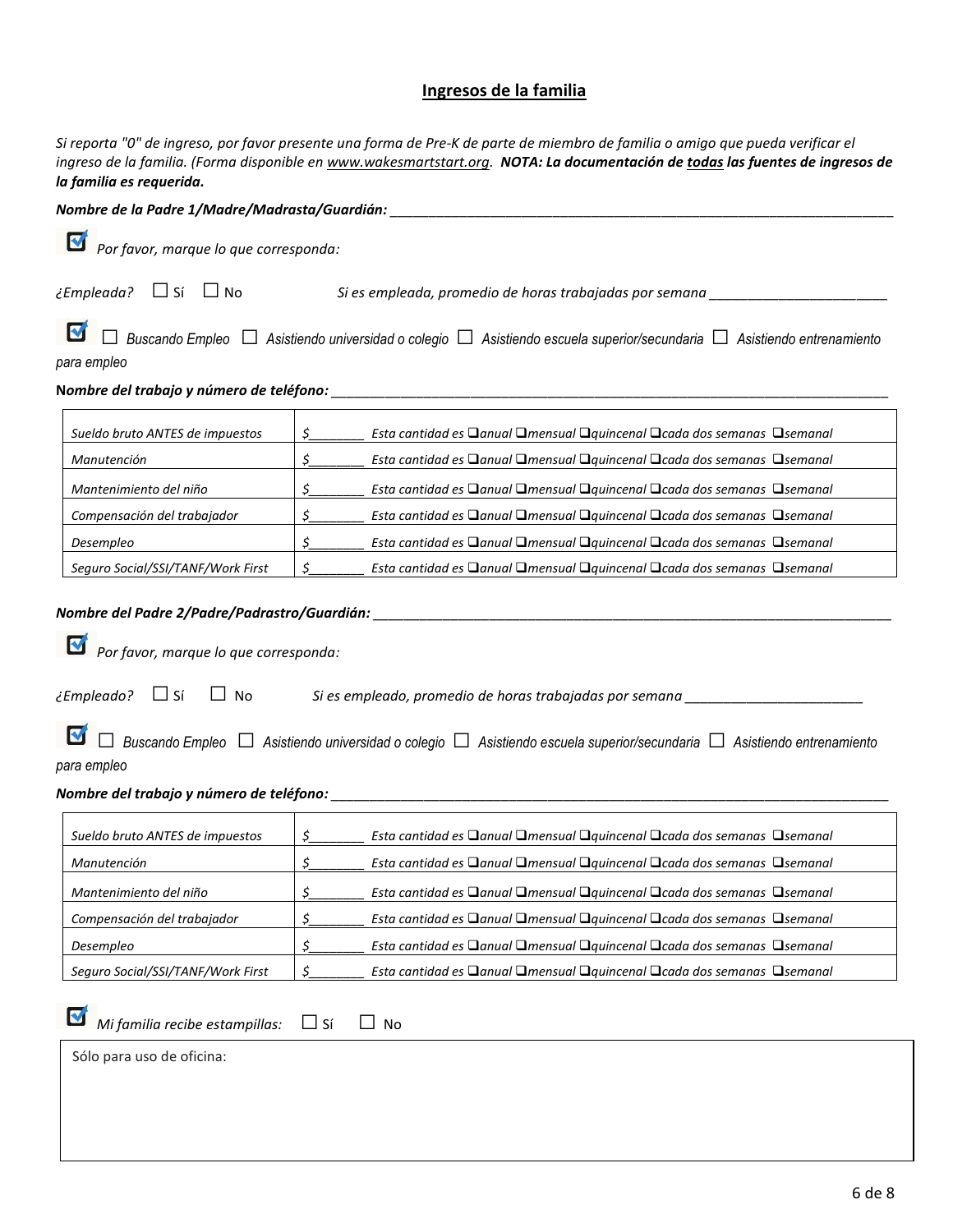## **Family Agreements/Acuerdos de Familia**

# **Please read carefully and initial each box / P***or favor lea y ponga sus iníciales en cada caja:*

| I authorize partnering Pre-K agencies [Wake County Public Schools, Wake County SmartStart, Wake County Human<br>Services and Telamon Head Start] to exchange information regarding my child for the purpose of determining eligibility<br>for state and federally funded Pre-K Programs and for data collection by the Office of Early Learning and the Division<br>of Child Development and Early Education. I also authorize partnering Pre-K agencies to share my family's contact<br>information with Wake County partners that serve 4-year olds, if they believe my child is eligible for other community<br>programs. Yo autorizo a las agencias asociadas con Pre-K [Wake County Public Schools, Wake County SmartStart,<br>Wake County Human Services y Telamon Head Start] intercambiar información con respecto a mi hijo con fines de<br>determinar la elegibilidad para programas de Pre-Kínder fundados por el estado y gobierno federal y para colección de<br>datos de la Oficina de Aprendizaje Temprano y la División de Desarrollo Infantil y Educación Temprana. También<br>autorizo a agencias de Pre-K para compartir información de contacto de mi familia con otras agencias asociadas de<br>Wake County que sirven niños de 4 años de edad, si creen que mi niño ese legible para otros programas de la<br>comunidad. |
|------------------------------------------------------------------------------------------------------------------------------------------------------------------------------------------------------------------------------------------------------------------------------------------------------------------------------------------------------------------------------------------------------------------------------------------------------------------------------------------------------------------------------------------------------------------------------------------------------------------------------------------------------------------------------------------------------------------------------------------------------------------------------------------------------------------------------------------------------------------------------------------------------------------------------------------------------------------------------------------------------------------------------------------------------------------------------------------------------------------------------------------------------------------------------------------------------------------------------------------------------------------------------------------------------------------------------------------------|
| I give permission for my child to receive developmental assessment, hearing, vision, dental and/or speech and<br>language screening and for the results of these assessments and screenings to be shared with partnering Pre-K<br>Programs (Wake County Public Schools, Wake County SmartStart, and Telamon Head Start). Doy el consentimiento<br>para que mi niño(a) reciba una evaluación del desarrollo en las áreas de aprendizaje, audición, visión, dental y/o<br>pruebas del habla y lenguaje y también para que los resultados de estos exámenes sean compartidos con los<br>programas asociados con Pre-K (Wake County Public Schools, Wake County SmartStart and Telamon Head Start)<br>I have full legal right to make educational decisions for this child. Tengo todo el derecho legal de tomar decisiones<br>educativas para este niño.                                                                                                                                                                                                                                                                                                                                                                                                                                                                                          |
| I understand that if my child is selected for participation, family engagement is expected. My family will cooperate<br>with programs to submit necessary documentation and applications for additional services. Entiendo que si mi niño(a)<br>es seleccionado a participar, la participación de la familia es esperada. Mi familia se compromete a participar y<br>cooperar con el programa para presentar la documentación y solicitud necesaria para servicios adicionales.                                                                                                                                                                                                                                                                                                                                                                                                                                                                                                                                                                                                                                                                                                                                                                                                                                                                |
| I understand that transportation to and from Pre-K programs will be the family's responsibility. Entiendo que el<br>transporte hacia y desde los programas Pre-K es la responsabilidad de la familia.<br>How will your child get to school? ¿Cómo va usted a transportar o traer a su niño(a) a la escuela?                                                                                                                                                                                                                                                                                                                                                                                                                                                                                                                                                                                                                                                                                                                                                                                                                                                                                                                                                                                                                                    |
| I understand that if there is a change in my child's address, phone number or attendance in any type of licensed care,<br>or if there is change in family size, family income, it is my responsibility to notify the Pre-K Application Center and<br>inform them of any changes. Entiendo que si hay algún cambio en dirección, teléfono o asistencia en cualquier tipo de<br>cuidado con licencia, tamaño de la familia, o algún cambio en el ingreso familiar, es mi responsabilidad de ponerme en<br>contacto con el centro de Aplicación Pre-K e informarles de los cambios ocurridos.                                                                                                                                                                                                                                                                                                                                                                                                                                                                                                                                                                                                                                                                                                                                                     |
| I understand that my child will need a current, updated health assessment before he/she attends a program.<br>Entiendo que mi niño(a) necesitará un examen médico antes de asistir al programa.                                                                                                                                                                                                                                                                                                                                                                                                                                                                                                                                                                                                                                                                                                                                                                                                                                                                                                                                                                                                                                                                                                                                                |
| I understand that my child may be placed on a waiting list. Entiendo que mi niño(a) podría ser puesto(a) en lista<br>de espera.                                                                                                                                                                                                                                                                                                                                                                                                                                                                                                                                                                                                                                                                                                                                                                                                                                                                                                                                                                                                                                                                                                                                                                                                                |